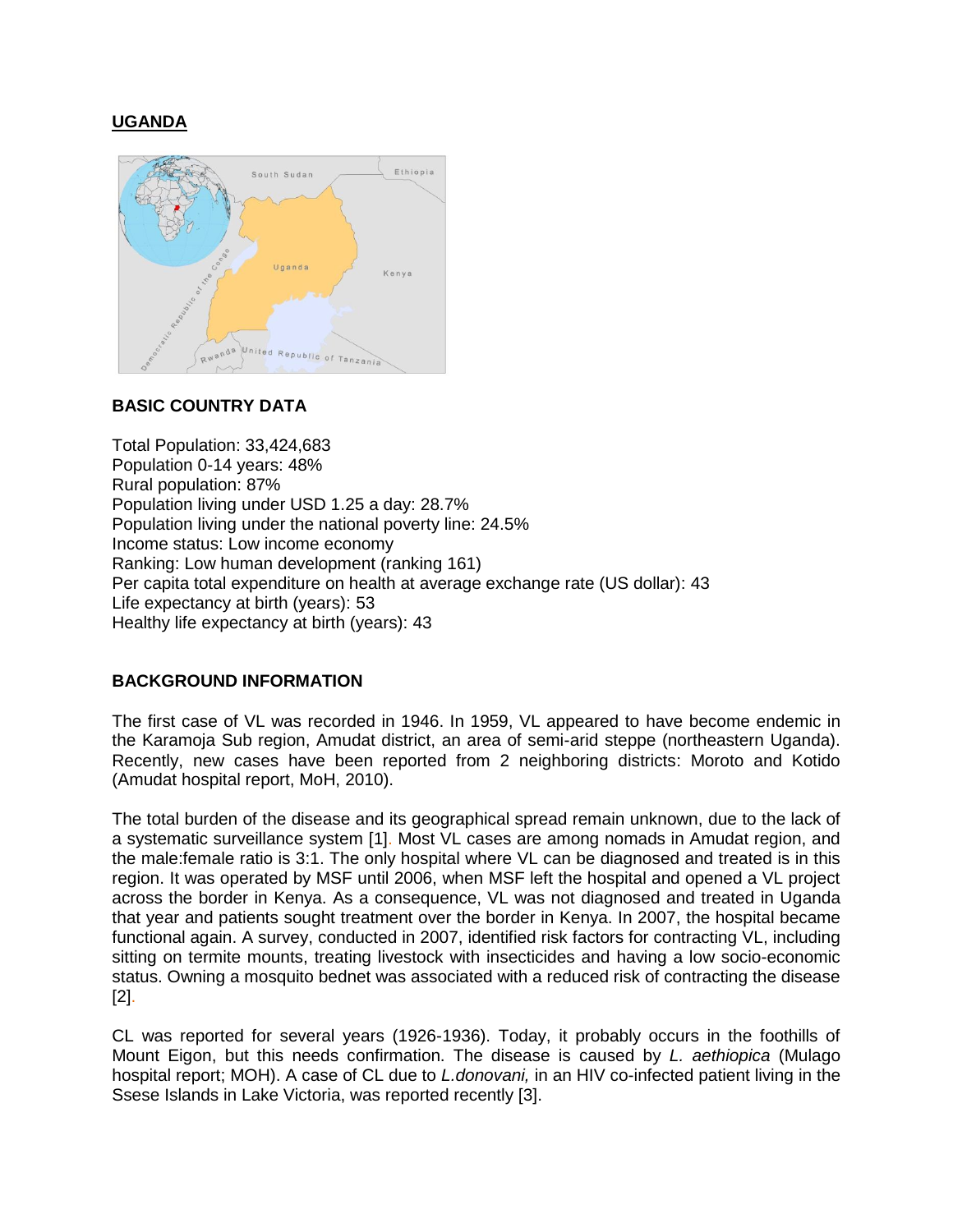2 cases of HIV/*Leishmania* co-infection occurred in the last 2 years.

## **PARASITOLOGICAL INFORMATION**

| Leishmania species | <b>Clinical form</b> | Vector species | <b>Reservoirs</b> |
|--------------------|----------------------|----------------|-------------------|
| donovanı           | VL.                  | martini        |                   |

# **MAPS AND TRENDS**

### **Visceral leishmaniasis**



### **Visceral leishmaniasis trend**



### **CONTROL**

The notification of leishmaniasis is not mandatory in the country. A national leishmaniasis control program has been in place since 1999 and recently, the Ministry of Health included leishmaniasis in the NTDs' strategy, with the National Master Plan for Neglected Tropical Diseases Program, 2011-2015. There is no leishmaniasis vector control program. Bednet distribution is done in the context of malaria control.